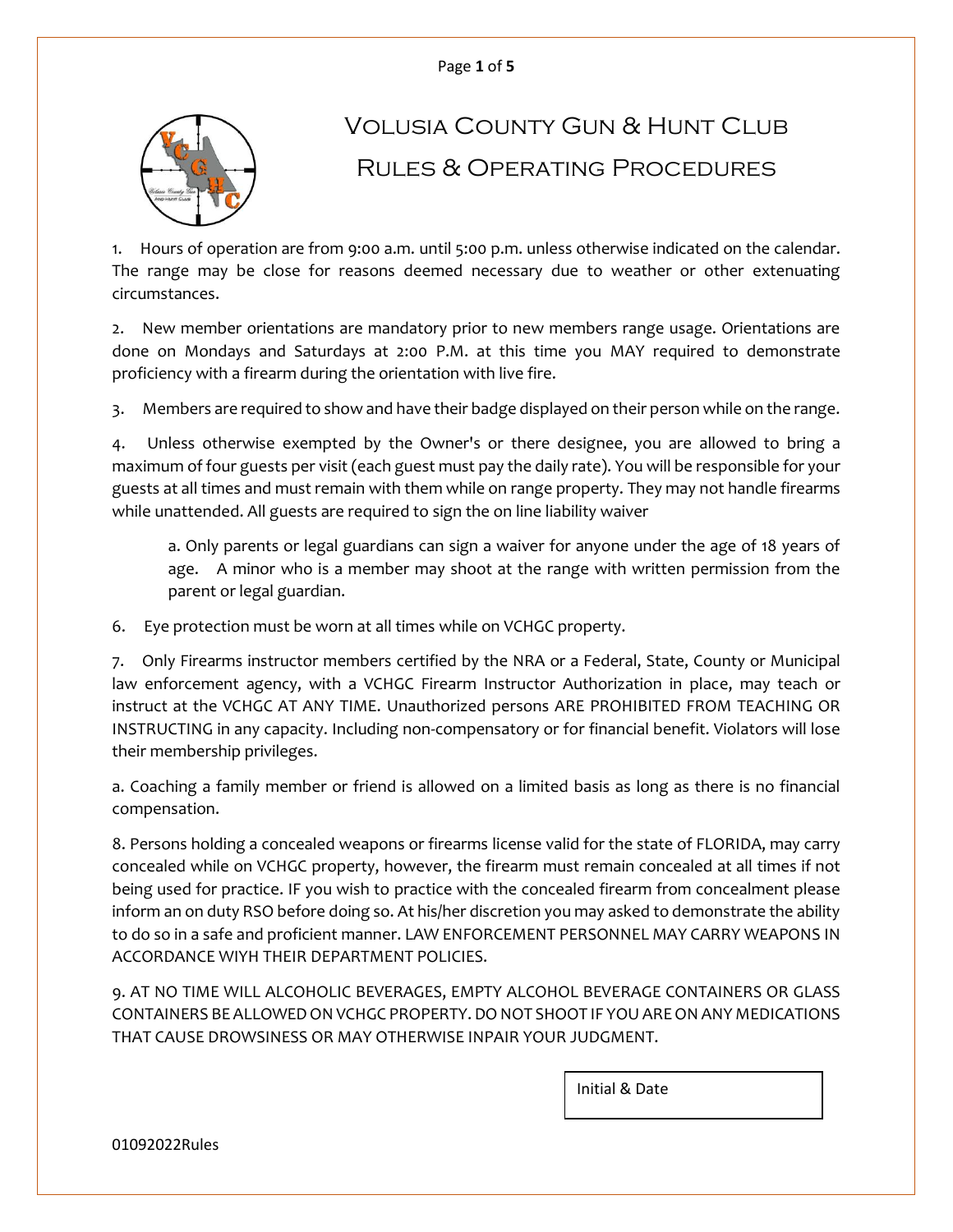10. Please clean up after yourself by putting all appropriate trash into provided barrels. All unusable cardboard, used targets and broken sticks should be placed in the dumpster near the connex.

11. Shooters will be held responsible for any damage that they cause to any VCHGC PROPERTY OR EQUIPMENT.

## 12. Absolutely **NO SHOOTING AT OR SHOOTING OF ANY DOMESTIC LIVESTOCK OR WILD GAME ON VCHGC PROPERTY AT ANY TIME.**

13. Please pick up all of your brass (ESPECIALLY .22 BRASS) and place it into the brass buckets that are provided, metal, aluminum and shotgun cases should be place into the trash containers. You may take your own brass, however, brass that makes it in to the range brass bucket becomes range property. Proceeds from the sale of the brass are used to replenish range supplies and help to defray the cost of maintained. ANYONE CAUGHT REMOVING BRASS OUT OF THE BUCKETS WILL BE ASKED TO LEAVE. IF IT HAPPINS AGAIN, YOU WILL LOSE YOUR MEMBERSHIP PRIVILEGES.

14. The woods bay (shoot house) is for the use of various competitive matches held at the range and not available to the general membership.

## **15. CLASS 3 WEAPONS ARE ALLOWED WITH PRIOR NOTIFICATION OF THE RSO'S ON DUTY. PROPER CREDENTIALS (LAW ENFORCEMENT OFFICER, NFA TAX STAMP, OR NFA CLASS III DEALER) MUST BE PRESENTED UPON SIGNING IN. ALL NFA RULES APPLY**.

## OPERATIONAL PROCEDURES

1. At no time will privately owned vehicles be allowed on any of the handgun bays for any reason. They must remain in the designated parking areas unless exempted by the owners or their designees.

2. TRANSPORTING FIREARMS: all handguns loaded or unloaded, must be carried to the gray shooting table fully encased. Unpacking and repacking of all firearms must be done on the gray shooting table or on the provided safe table, (at no time will there be allowed any live ammunition on the safe table). Handguns may not be carried in a holster. There is one shooting station in each bay and only two shooters are allowed to use it at a time. If you have a holster, you may unpack you firearm and place it in your holster at the gray shooting table (ensure that while packing and unpacking of any firearm that it remains pointed down range and no one is forward of the shooting table/station). Uncased firearms may only be on the gray shooting table/shooting station. At no time are any unpacked firearms allowed on the picnic tables. Range bags, gun cases and ammunition are allowed on the picnic tables.

3. Long guns must be in a gun case or have the action locked open, magazine removed if equipped, chamber flag inserted and be pointed in a safe direction (straight down or straight up). Chamber flags are available for sale at sign in.

4. At no time is anyone allowed to shoot any steel in bays 14, 18, 19 and 20 this is to include privately owned or VCHGC owned steel.

Initial & Date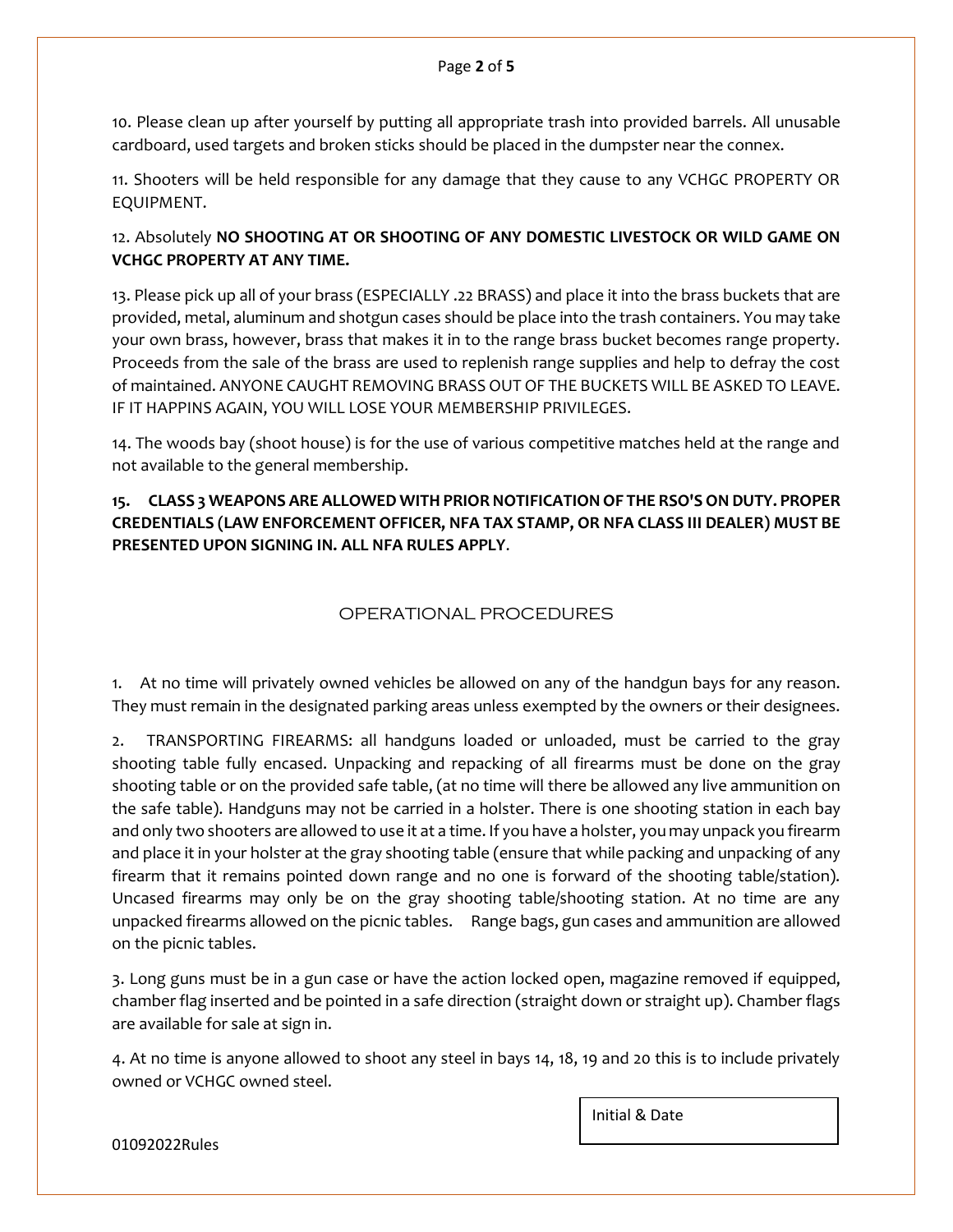#### Page **3** of **5**

5. At no time is anyone allowed to shoot any VCHGC steel or plate rack with any long gun (for VCHGC purposes any gun with a barrel length exceeding eight [8] inches is considered a long gun regardless of its caliber).

6. When shooting any VCHGC steel in any bay, you must not be any closer the 12 yards or if shoot at the plate rack you must be no closer than then end of the pull/reset rope. When shooting any privately owned steel you must be no closer 12 yards.

7. All handguns not in use must have the slide locked back with the ejection port facing up or the cylinder open so anyone can verify the firearm is safe. If the slide won't lock back then a chamber flag must be used. All long guns must use a chamber flag at all times when not being used.

a. Keep all firearms unloaded until you are ready to shoot.

8. When shooting from behind a shooting table/shooting station.

a. With a holster: Remove the firearm from the holster, load then shoot. After shooting a semiautomatic, remove the magazine, lock the slide back, manually and visually inspect the chamber to ensure no round is in the chamber. Release the slide and point at the rear of the berm and pull the trigger. reholster the firearm. After shooting a revolver open cylinder and remove the casing then close the cylinder and reholster the firearm.

b. without a holster: pick up firearm, load and shoot. After shooting a semi-automatic, remove the magazine lock the slide back, manually and visually inspect the chamber to ensure no round is in the chamber, then lay the firearm pointing down range chamber up on the table. After shooting a revolver open the cylinder remove all cases, then place on the table pointing down range cylinder open.

9. When shooting from in front of the table/shooting station.

a. With a holster: pick up and load the firearm, holster, then move to in front of the table/shooting station. Draw and shoot, when done if shooting a semi-automatic, remove the magazine, lock the slide back and manually and visually inspect the chamber to ensure the firearm is unloaded. Release the slide point to rear of the berm and pull the trigger, reholster. If shooting a revolver open cylinder and remove all cases, close cylinder and reholster.

b. without a holster: pick up and load firearm, keeping it pointed at the rear of the berm move to the front of the shooting table/shooting station and shoot. After shooting a semi-automatic firearm, remove the magazine, lock back the slide and manually and visually inspect the chamber to ensure it's unloaded. Move back to the table keeping it pointed at the rear berm (holding the firearm like a suitcase) walk back to the table and place it on the table chamber up pointed to the rear berm. When shooting a revolver, open cylinder and remove all cases, leave the cylinder open and walk back to the shooting table (holding the firearm with the cylinder open like a suit case) walk back to the shooting table and place on the table cylinder open pointing to the rear berm.

Initial & Date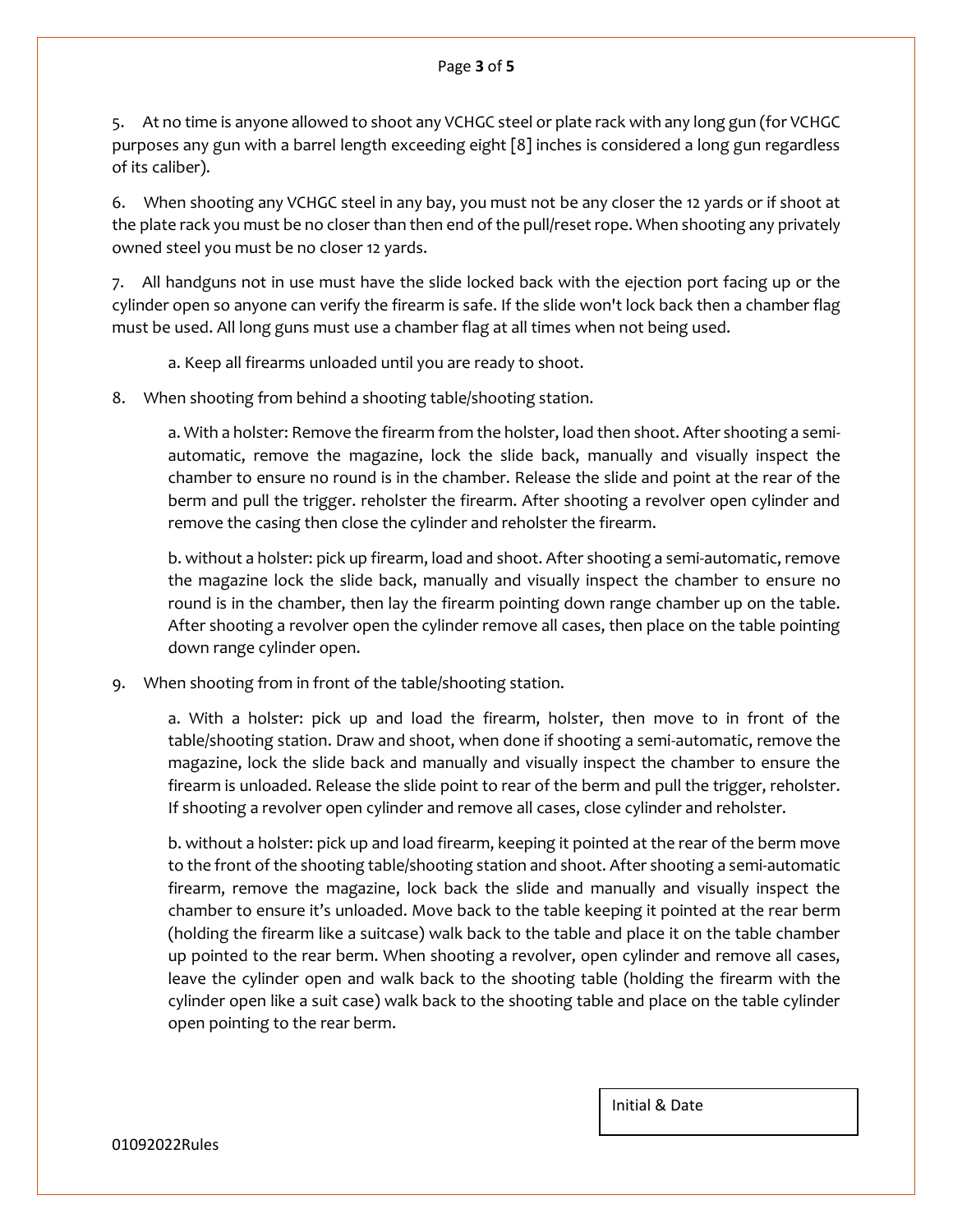10. Do not carry any firearm outside of any bay unless it is unloaded and holstered or unloaded and fully encased. Long guns must be fully encased unloaded with a chamber flag inserted or unloaded with a chamber flag and the muzzle pointed in a safe direction (pointed straight up or straight down).

11. FOR GENERAL MEMBERS: Unless under the direct supervision of a VCHGC Active RSO, Corporate Firearms Instructor, Competitive match squad RO, or exempted by the Owners or their designees, targets must be set up against the rear of the berm so that bullets impact it without first striking the ground, and with the shooting station or position chosen so as not to break the floating 180 degree rule.

12. FOR COMPETITIVE SHOOTING MEMBERS: Targets must be set up so that all bullets impact a berm without first striking the ground first, with providing 180 degree rule coverage at all times. RSO'S are tasked to inquire regarding your status as a competitive shooter without requiring documentation, and to ensure that target placement is in accordance with the above. At the RSO's discretion, members may be asked to demonstrate the ability to perform combat or quick draw practice in a safe and proficient manner before being allowed to do so.

#### 13. **NEVER HANDLE ANY FIREARM FOR ANY REASON WHILE ANYONE IS DOWN RANGE.**

14. If you have a firearms malfunction and cannot clear it, you must leave it on the shooting table pointed down range and contact a RSO. RSO's are not allowed to "work on" firearms.

## 300 Yard Rifle Range Rules

*Privately owned vehicles are allowed on the rifle range to set and check targets. On the rifle range there is both a Red Flag and a chain blocking the driving road, if they are both up, the range is hot. Once a cold range is called, then you can take down the flag and open the chain and DRIVE your vehicle down there to change targets. No walking down range, only vehicles permitted.*

1. Long guns**\*** must be in a gun case or have the action locked open, a chamber flag inserted, magazine removed, and be pointed straight down while being transported to a shooting station, **not the safe table or bench behind the shooting stations.** If cased it must be unpacked and repacked at the shooting station with the barrel remaining downrange, do not handle firearms in any manner when the range is in a "cold condition". Be extremely aware of muzzle discipline at all times while transporting long guns and on the firing line.

2. Long guns not in use must have the action locked open with a chamber flag installed in the ejection port, so anyone can verify the firearm is safe. Chamber flags are available for sale at the sign in area.

3. Targets must be placed on the provided backboards and allow the shooter to see the berm on both sides and the top and bottom of the target. Target placement areas are clearly designated; please do not put targets on, above, or below the timbers that support the backboards.

Initial & Date